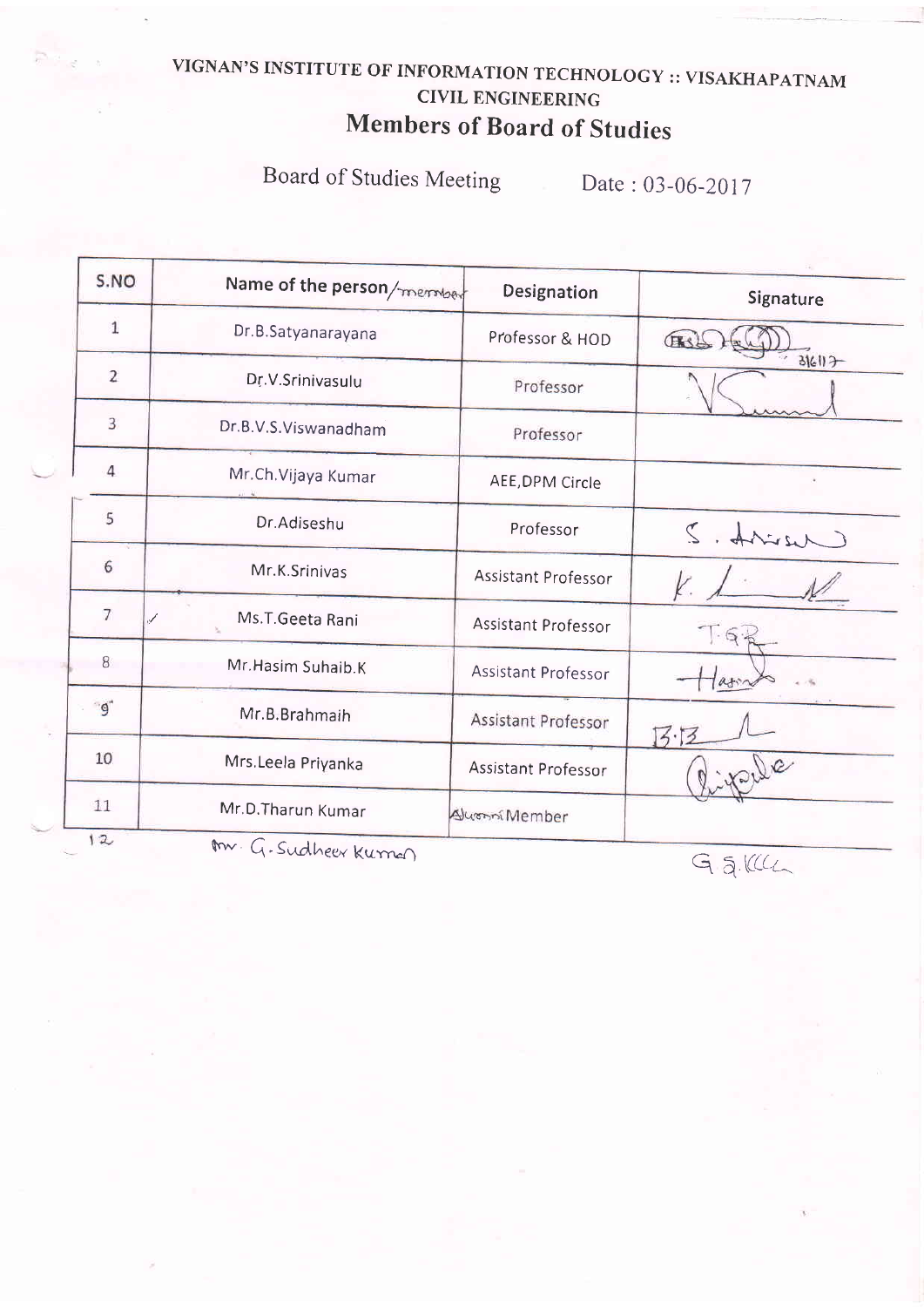|             | Vignan's Institute of Information Technology(A)<br>Approved by AICTE Affiliated to JNTUK<br>Besides VSEZ, Duvvada, Vadlapudi Post, Gajuwaka<br>Visakhapatnam - 530049, A.P., India | Page |
|-------------|------------------------------------------------------------------------------------------------------------------------------------------------------------------------------------|------|
|             | DEPARTMENT OF CIVIL ENGINEERING                                                                                                                                                    |      |
| Issue No:01 | Rev No: 01<br>Effective Date:                                                                                                                                                      |      |
|             | Format No.<br>VIIT-ISO-IC-11<br>Date<br>03-06-2017                                                                                                                                 |      |

# Minutes of Board of Studies Meeting

Department: Civil Engineering

 $\bar{z}$ 

all the state

**Burney** 

Time of Meeting: 11.30am

Venue: Dept. of Civil Engg.

| S.No.                           | Name of the BOS member |                                                | <b>venue:</b> Dept. of Civil Engg                  |
|---------------------------------|------------------------|------------------------------------------------|----------------------------------------------------|
| T                               |                        |                                                | Designation                                        |
|                                 | Dr.B.Satyanarayana,    | Prof&Head, VIIT                                | Chair person -BOS                                  |
| $\overline{2}$                  | Dr.V.Srinivasulu,      | Prof&Principal, UCEV,                          |                                                    |
| $\overline{3}$                  | Dr.B.V.S.Viswanadham   | Prof. of Civil engg, HTB                       | JNTUK nominee<br>Expert from IIT                   |
| $\overline{4}$<br>$\mathcal{A}$ | Dr.S.Adiseshu          | Prof. of Civil engg, AU                        | Subject Expert                                     |
| 5                               | Mr.Ch.Vijaya Kumar     | A.E.E., DPM Circle,<br>Irrigation Dept.A.P.    | Industry expert                                    |
| 6                               | Mr.B.Brahmaiah         | Asst.Prof, Civil Dept.,<br>VIIT, Visakhapatnam | Member -Faculty                                    |
| $\overline{7}$                  | Ms.T.Geeta Rani        | Asst.Prof, Civil Dept.,<br>VIIT, Visakhapatnam | (Transportation<br>Engineering)<br>Member -Faculty |
| $\overline{8}$                  | Mr.K.Srinivas          | Asst.Prof, Civil Dept.,<br>VIIT, Visakhapatnam | (Geotechnical<br>Engineering)<br>Member -Faculty   |
| 9                               | Mrs. M.Leela Priyanka  | Asst.Prof, Civil Dept.,<br>VIIT, Visakhapatnam | (Structural<br>Engineering)<br>Member -Faculty     |
| 10                              | Mr.G.Sudheer Kumar     | Asst.Prof, Civil Dept.,<br>VIIT, Visakhapatnam | (R.S. & GIS)<br>Member -Faculty                    |
| 11                              | Mr. Hasim Suhaib K     | Asst.Prof, Civil Dept.,<br>VIIT, Visakhapatnam | (Geotechnical<br>Engineering)<br>Member -Faculty   |
| 12                              | Mr.D.Tharun Kumar      | Infosys, Hyderabad                             | (Environmental<br>Engineering)<br>Alumni nominee   |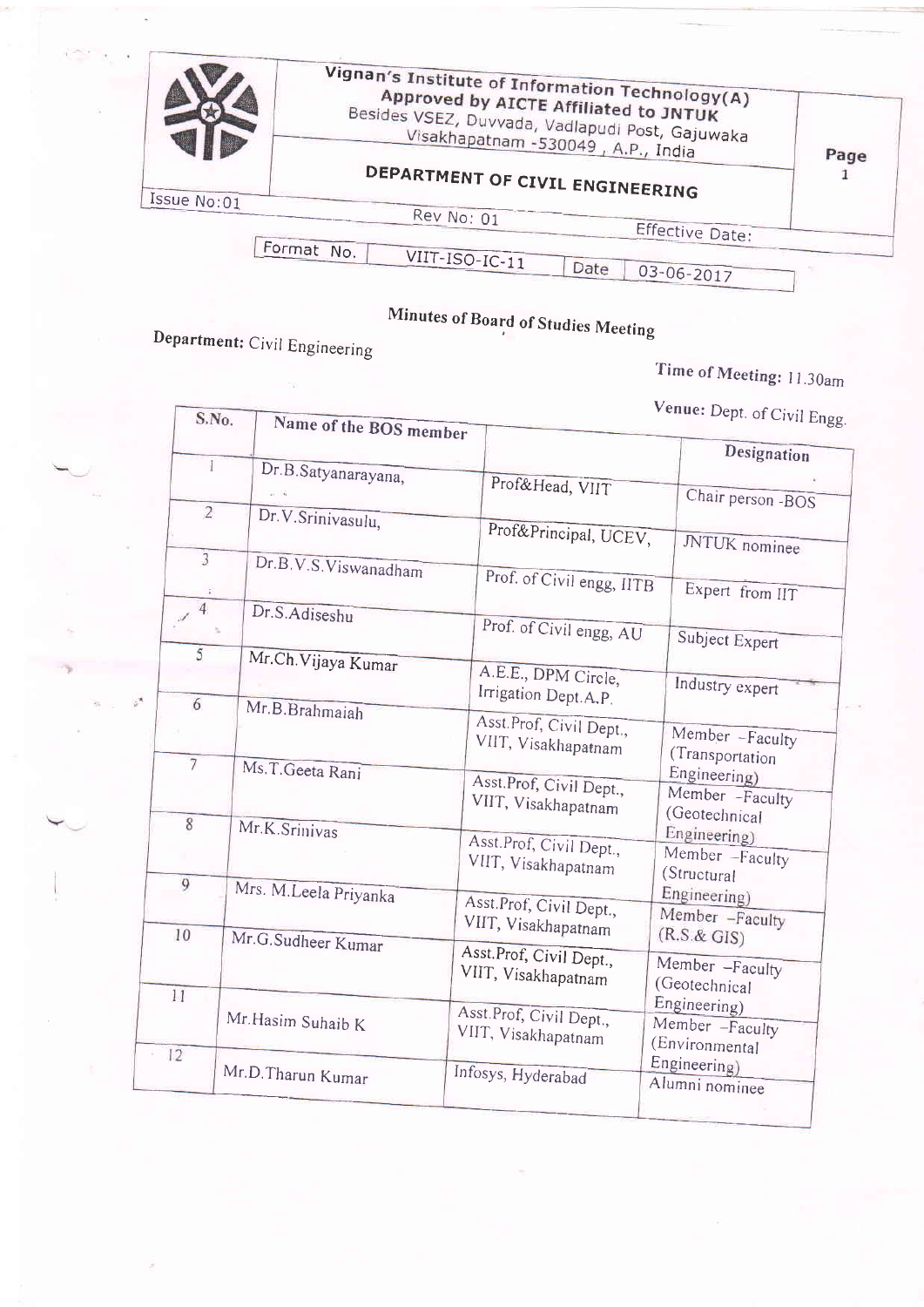| 要为          | Vignan's Institute of Information Technology(A)<br>Approved by AICTE Affiliated to JNTUK<br>Besides VSEZ, Duvvada, Vadlapudi Post, Gajuwaka<br>Visakhapatnam - 530049, A.P., India |                        |  |
|-------------|------------------------------------------------------------------------------------------------------------------------------------------------------------------------------------|------------------------|--|
| 赤           | DEPARTMENT OF CIVIL ENGINEERING                                                                                                                                                    |                        |  |
| Issue No:01 | Rev No: 01                                                                                                                                                                         | <b>Effective Date:</b> |  |
|             | <b>Minutes of Board of Studies Meeting</b>                                                                                                                                         |                        |  |

### Department: Civil Engineering

Time of Meeting: 11.30am

Venue: Dept. of Civil Engg.

#### **Agenda:**

Course structure for H, III and IV year B.Tech Civil Engineering program for AY:2017-2018 admitted batch.

#### Points Discussed:

- Course structure of all subjects is discussed
- Total credits of all four years are discussed.
- All members are decided not to disturb the first year course structure for the academic year 2017- $\mathbb{R}$ 
	- 2018 as it is already approved by the board of studies of various departments.

## Sugarstions:

Fey entrections are suggested by the BOS members to the course structure proposed in autonomy report in I to Cdiscussed about syllabus of II. III and IV year.

- Basic Electrical and Electronics Engineering subject which is in H year. I semester is shifted to I year II semester by the BOS of I year and hence the subject gap in II-I is filled by the following suggestions.
	- Basic Electrical and Electronics Engineering is replaced by Concrete technology which is ì. proposed in II-II
	- Strength of materials lab in II-I is shifted to II-II and concrete technology lab is kept in II-1 ii. in place of strength of materials lab-
	- The Concrete Technology subject which is proposed in II-H is replaced by Surveying II Ťч
	- The surveying field work H is shifted to III-1 in place of concrete technology lab  $\mathbf{i}$
	- As per government of Andhra Pradesh guidelines, after 111-11, industry oriented mini project is replaced by mini project on water resources engineering

In III-II, open elective -2(CBCS)(MOOCs) is removed keeping in view the total credits should not be more than 180.